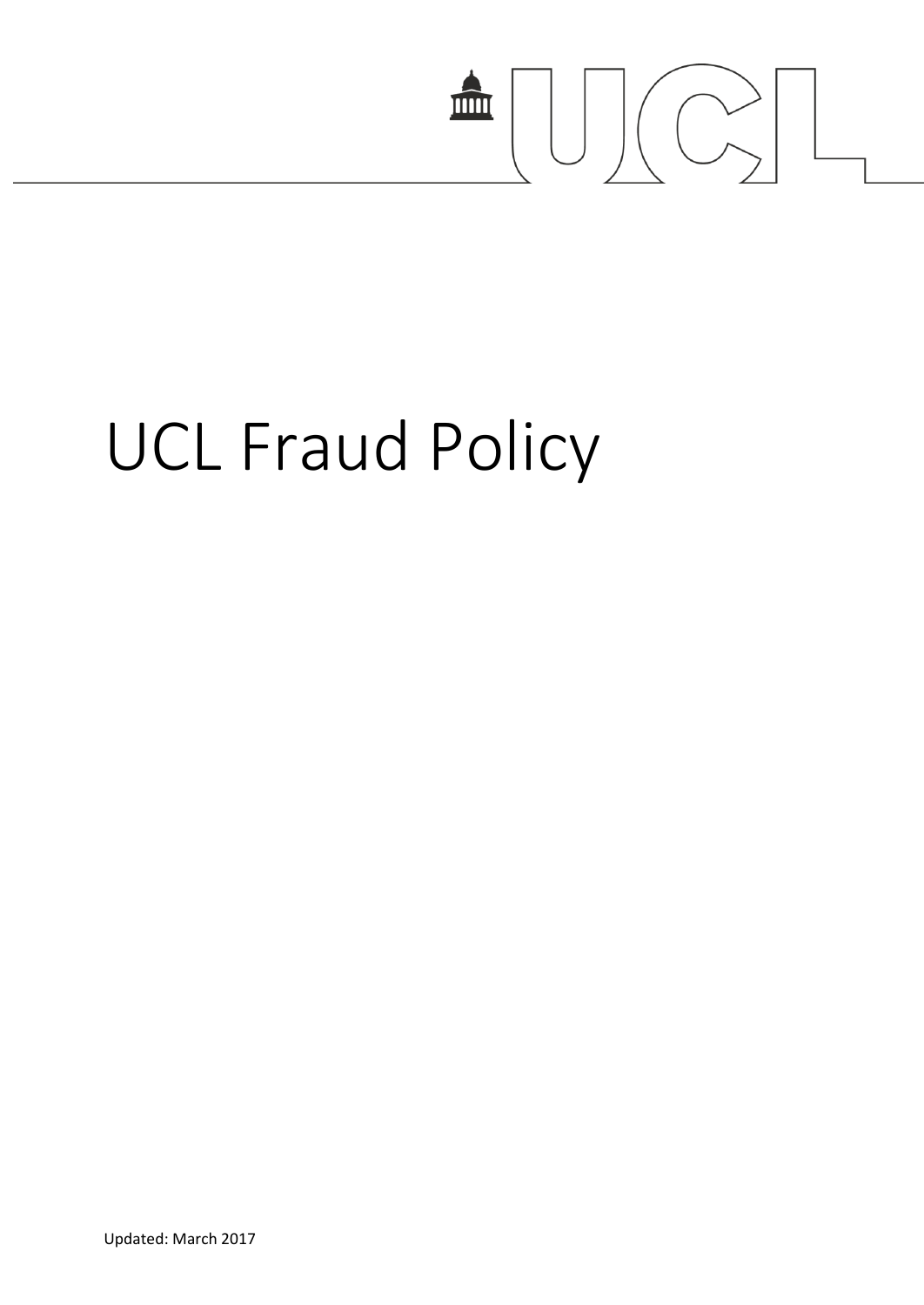## UCL's Fraud Policy

University College London (UCL) aims to be an honest and ethical institution, seeking to conduct its business to the highest standards of integrity and objectivity. In order to protect its financial systems, resources, and assets, and the honesty and integrity of its staff, it is important that UCL has an established policy in place to minimise the risk and impact of fraudulent or corrupt activity.

This document sets out a framework for the investigation and resolution of allegations of financial irregularity made against employees of UCL. Financial irregularity is taken to include in particular (but is not limited to):

**Fraud:** Intentional deception with intent to make a gain or to cause a loss, or to expose another to the risk of loss. It can be perpetrated for the benefit of or the detriment to UCL, and can be committed by persons outside as well as inside UCL.

The Fraud Act 2006 provides for a general criminal offence of fraud, with three ways of committing it: by false representation (with the intention of making a gain or causing a loss or risk to another); by failing to disclose information to another person where there is a legal duty to disclose such information; and by dishonestly abusing one's position. The Act also makes it an offence for any person, by any dishonest act, to obtain services for which payment is required, with the intent to avoid payment.

**Corruption:** The offering, giving, soliciting, or acceptance of an inducement or reward which may influence the action of any person.

To protect the excellent reputation and high standards of integrity of UCL and its staff, UCL will always prosecute suspected fraudsters whenever there is sufficient evidence to support a prosecution under the Fraud Act 2006.

All staff of UCL are under a general obligation to ensure the proper use of finances, assets, and resources; in particular, if they have good reason to suspect any financial irregularity involving UCL's finances, cash, stores, property or other assets, they should report their suspicions as prescribed below. Nonetheless, staff should bear in mind that an allegation of financial irregularity is serious and potentially defamatory, and could lead to the instigation of legal proceedings. It is in that context that this procedure contains provision for preliminary investigation of allegations, and lays stress on the principles of confidentiality. It also seeks to ensure that no-one making an allegation of financial irregularity is victimised for having made the allegation. However where any such allegation is found to have been made with malicious, mischievous, or otherwise reckless intentions disciplinary action in accordance with UCL's disciplinary procedures will be recommended.

## 1. Introduction and Objectives

1.1. The Director of Finance and Business Affairs shall have overall responsibility for ensuring the integrity of any proceedings under this policy, and shall determine the procedure to be followed in cases of doubt. However, where an allegation is made to a senior officer of UCL about the Director of Finance and Business Affairs or a member of staff for whom the Director of Finance and Business Affairs has a direct management responsibility, another senior officer of UCL will be appointed by the Provost to manage the proceedings. Should an allegation of financial irregularity be made about the Provost, the Director of Finance and Business Affairs will ask the Chair of the Audit Committee to monitor formally the proceedings. The Director of Finance and Business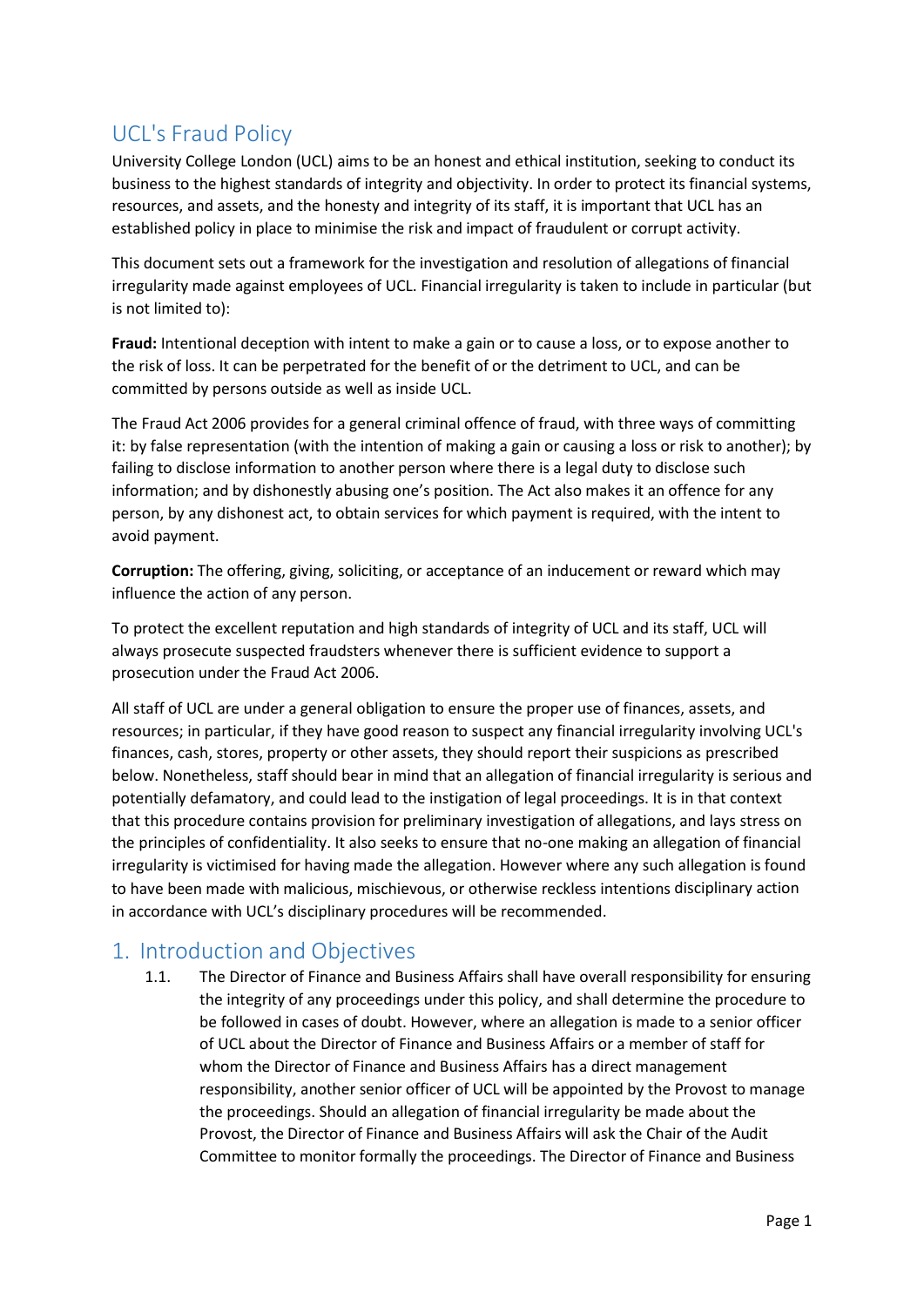Affairs (or other appointed officer) may at any time seek legal advice on any aspect of the proceedings.

- 1.2. The primary objectives of this policy are to minimise the risk of any fraud occurringwithin UCL, and to optimise the likelihood of its detection as soon as possible, leading to full investigation.
- 1.3. In order to achieve these aims and objectives UCL primarily places emphasis upon measures to prevent fraud, through:
	- Establishing managerial, supervisory, and operational systems which incorporate adequate and effective internal controls designed to minimise the incidence of fraud, limit its impact, and ensure its prompt detection.
	- Developing and promoting an organisational culture which encourages the prevention of fraud by raising awareness of the need for high standards of personal conduct.
- 1.4. However, notwithstanding the above, UCL recognises that no system of control is infallible: in order to support the above it is necessary also to have in place:
	- Clear written procedures to be followed by employees who have a suspicion of, or concern about: possible or actual fraud; corruption; or any other form of financial irregularity, within UCL.
	- A Fraud Response Plan (produced separately) which acts as a management control document for those involved in investigating an allegation, in order to ensure that allegations and reports of financial irregularity are considered in a consistent, thorough, and objective manner.

## 2. Responsibility for the Prevention and Detection of Fraud

- 2.1. Prevention should be the primary focus of any Anti-Fraud Policy, as minimising the risk of fraud occurring is likely to be far more effective than deterrence through investigation at a later stage. Effective prevention comes from the establishment and maintenance of: efficient financial management; an effective accounting system; consistent application of accounting procedures coupled with meaningful supervision; and good management practice.
- 2.2. UCL's Financial Regulations state clearly that the Director of Finance has overall responsibility for:
	- integrity of records, systems and source data;
	- exercising supervision and control of accounting arrangements and standards throughout UCL;
	- providing a financial management service to govern and regulate the finances of UCL.
- 2.3. However the scale and diversity of UCL results in delegated authority to Heads of Department, who are responsible for implementing suitable internal controls to safeguard Departmental assets, finances and resources. Faculty Deans, Line Managers and Supervisors are also enjoined in these processes of internal control to protect assets, finances and resources.
- 2.4. Measures adopted centrally include the development of sound accounting systems and budgetary control procedures, regular monitoring of financial trends and the interpretation of financial statistics, defining consistent financial processes and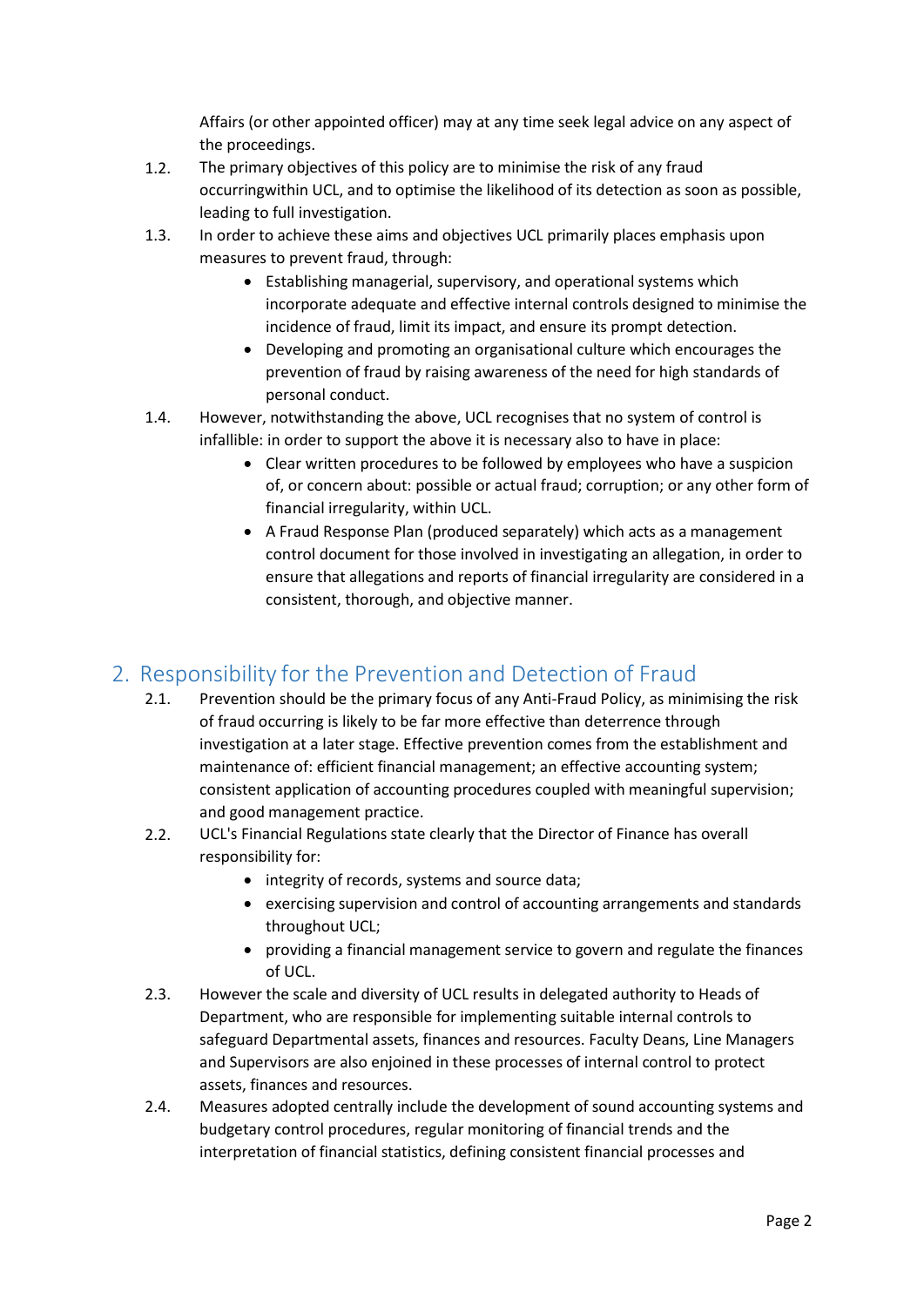procedures, the provision of financial regulations and other relevant advice and guidance, and the continuous presence of an effective internal audit function.

- 2.5. Measures adopted at Departmental level will include fundamental internal control measures, such as: separation of duties to ensure that more than one employee has to be involved in processing every transaction; restricting authority to commit or spend funds through an authorised signatories list; reconciling local accounting records to centrally produced management information.
- 2.6. In addition to the internal control framework, UCL also demands of all its employees high standards of personal conduct. The Financial Regulations make reference to the conduct expected of staff in handling UCL funds and in their dealings with suppliers, e.g. Disclosure of Interest (138-140), Gifts and Hospitality (134-137), Private Consultancy Work (39-40), Discretionary Funds (22-25), Purchasing (82-97), Personal Expense Claims (117-126). Also, there are references to staff disciplinary rules, and the UCL disciplinary and grievance procedures, contained in UCL's terms and conditions of service and available on the Human Resources website.
- 2.7. As the UCL officer responsible for this Fraud Policy and for the integrity of UCL's financial systems and processes, the Director of Finance and Business Affairs maintains a formal "Fraud Risk Assessment" which is designed to identify areas within UCL most vulnerable to fraud, note the controls in place to prevent and detect fraud occurring in those areas, and monitor their effectiveness. The Fraud Risk Assessment is subject to regular review by UCL's Risk Management Working Group.

#### 3. Responsibility to Report a Suspected Fraud

- 3.1. Effective preventative measures must, of necessity, rely upon the vigilance and awareness of those staff whose work incorporates internal control features. In accordance with the Financial Regulations (No.44), it is the duty of all staff to notify the Director of Finance and Business Affairs, via their Head of Department if appropriate, of any known or suspected form of financial irregularity affecting UCL's assets, finances, or other resources.
- 3.2. All notifications of suspected financial irregularity should be made in writing (in strict confidence) to the Director of Finance and Business Affairs, providing a brief description of the alleged irregularity, the estimated scale of or scope for loss, any evidence supporting the alleged irregularity, and details of the suspected perpetrator (the respondent).
- 3.3. UCL recognises that it is potentially unpleasant and disruptive for a member of staff to make a complaint or allegation against a work colleague, supervisor or line manager. In contemplating whether a member of staff should report their suspicions, the following considerations are relevant:
	- staff have a clear duty to report suspected irregularity without delay (Financial Regulation 44);
	- staff have a duty to act reasonably and without malice;
	- whilst in the early stages of investigation anonymity will be preserved, it may be necessary to reveal eventually the identity of staff making the original complaint;
	- any complaint or allegation which is found to have been made in malice shall be deemed a serious disciplinary offence.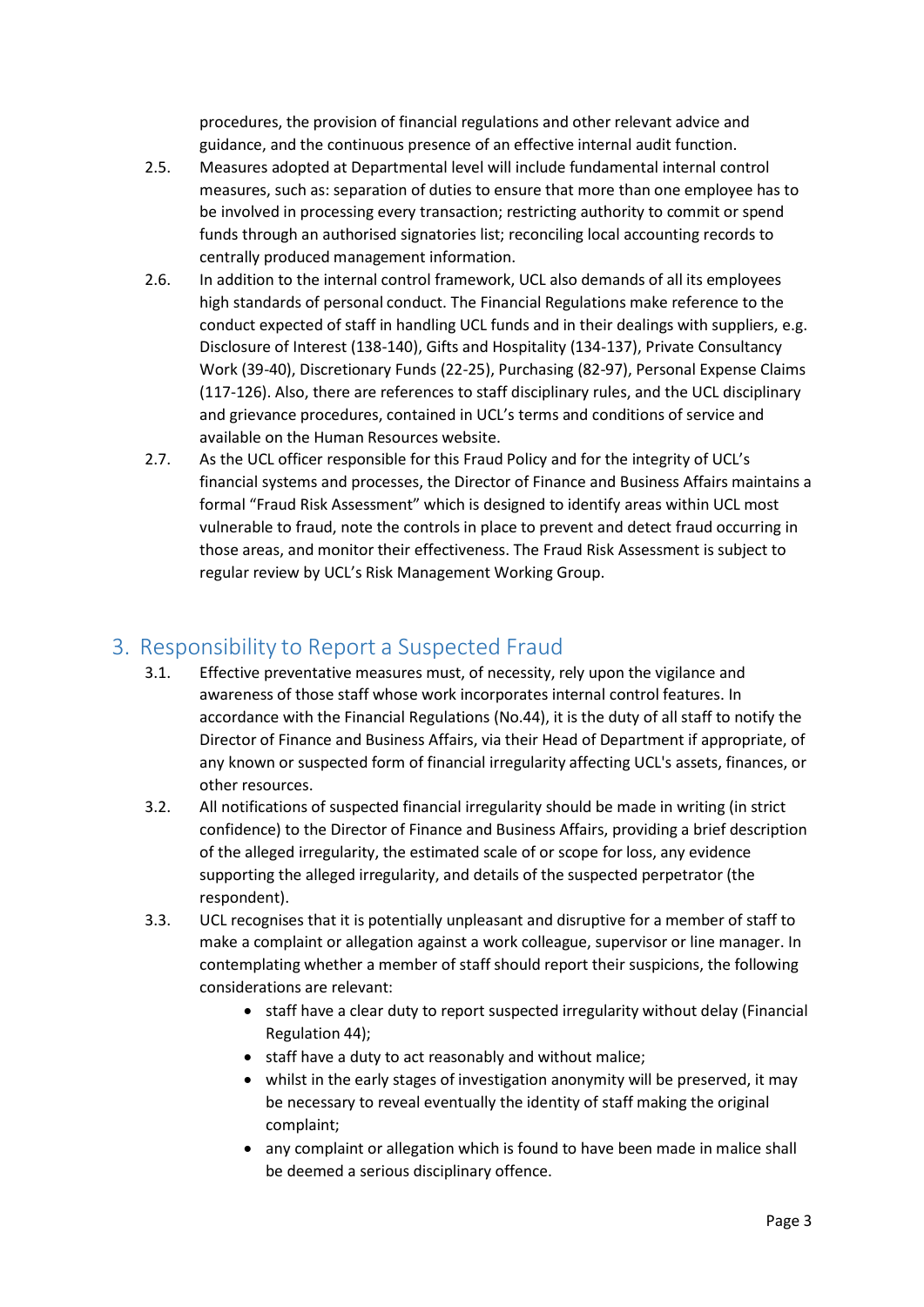- 3.4. In recognition of the good faith in which staff may make an allegation of suspected financial irregularity, UCL will protect and support an individual against harassment or victimisation.
- 3.5. Anonymous allegations rarely result in any formal investigation, as there is usually insufficient information provided to support taking action under this Policy. If an anonymous allegation is received, it will be considered, but there will be limits on how far the allegations can be meaningfully investigated. Provision of some method for contacting, in confidence, the person making the allegations should always be provided, to ensure that the allegations are subject to thorough investigation.
- 3.6. UCL also has a duty of care to those under investigation, and shall safeguard their rights to a thorough, objective, fair, and expeditious investigation.
- 3.7. All allegations will be considered in confidence and, so far as is practicable, the preliminary or full investigation of an allegation shall be carried out in accordance with the principle of confidentiality, in order to protect the interests both of the initiator and the respondent. In particular, the Director of Finance and Business Affairs and those responsible for investigating an allegation shall take all reasonable measures to ensure that:
	- the identity of the initiator is not disclosed to the respondent;
	- and the identity of neither the initiator nor the respondent is disclosed to any third party within or outwith UCL, except :
		- as may be deemed necessary for the purposes of carrying out a full and fair investigation;
		- as action taken against an individual against whom an allegation has been confirmed;
		- as action taken against an individual who is found to have made a malicious or reckless allegation.
- 3.8. Similarly, any staff who may be aware of the allegations, or the status of the investigation, should not make any statements about the case - either orally or in writing - to any third party whilst the allegation is being investigated.

#### 4. Investigation Procedures

- 4.1. Where a member of staff has reasonable grounds for suspecting fraud, corruption or other financial irregularity, they will notify immediately the Director of Finance and Business Affairs in the manner set out in Paragraph 3.2 above.
- 4.2. All notifications of financial irregularity will be recorded in a Fraud Report Log held by the Director of Finance and Business Affairs, who will provide immediately an acknowledgement to the originating member of staff ("the initiator") that the notification has been received, and will then discuss the matter with the Vice-Provost (Operations) without delay.
- 4.3. The Director of Finance and Business Affairs will ascertain whether or not the suspicions aroused have any substance. He/ she will do this in consultation with the Vice-Provost (Operations) and, if appropriate, the Head of the Department or Unit affected.
- 4.4. If as a result of these consultations it is clear to the Director of Finance that any possible irregularity is of minimal effect and has arisen by accident, mistake, or incompetence rather than wilful intention, the Director of Finance will keep a formal record of this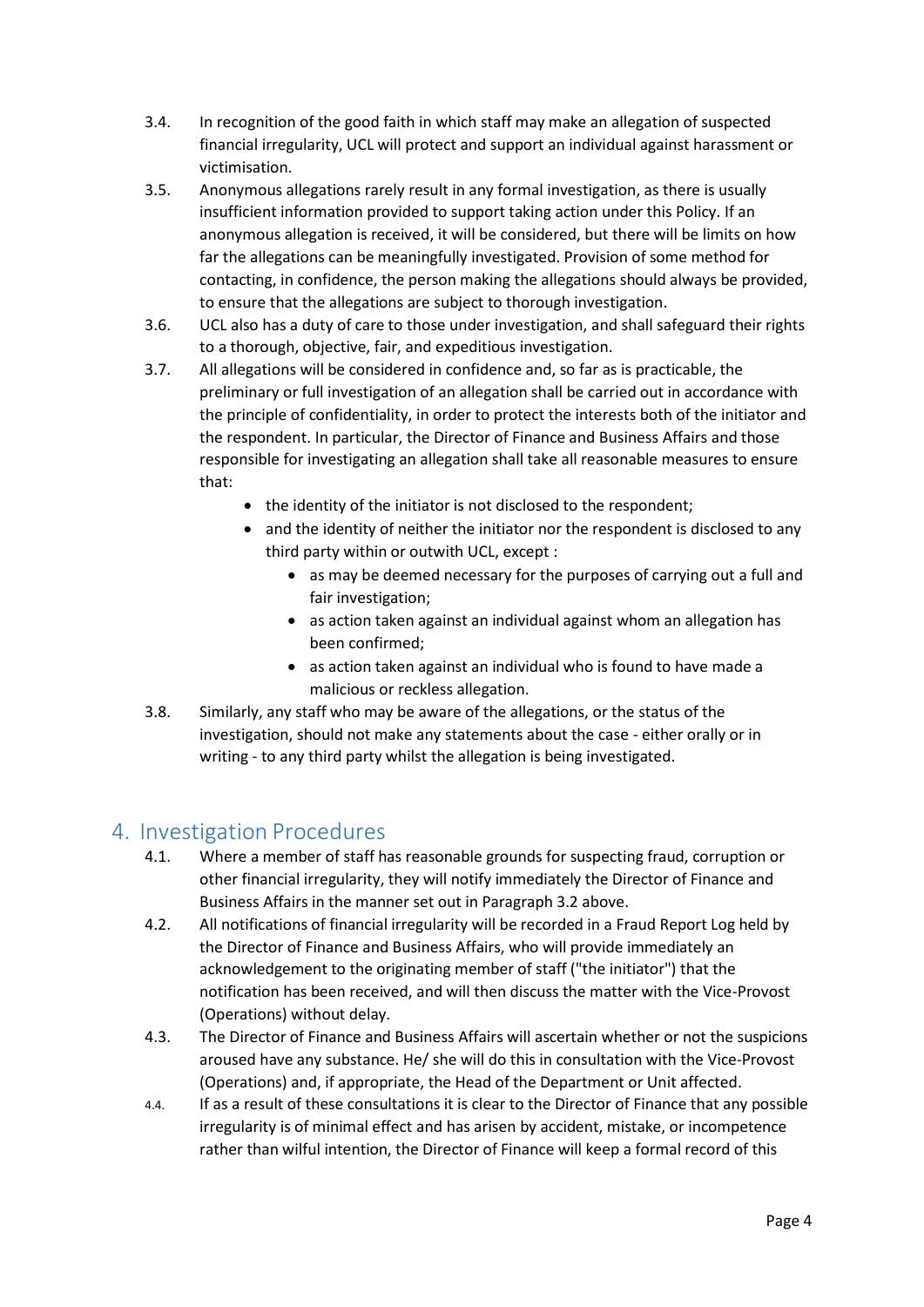conclusion, and of any action taken, in the Fraud Report Log. The Director of Finance and Business Affairs will inform the initiator of this decision.

- 4.5. In any other case the Director of Finance and Business Affairs will immediately ask an appropriate manager to conduct a preliminary investigation. The Fraud Response Plan will be used to help determine mutually agreed terms of reference, in order to gather factual information and reach an initial view as to whether a full investigation is required. The nominated manager should report his/ her findings, conclusions, and any recommendations he may have at this initial stage to the Director of Finance and Business Affairs at the earliest opportunity, and certainly within five working days.
- 4.6. The Director of Finance and Business Affairs will have the initial responsibility for coordinating UCL's response to the preliminary investigation report, as guided by the Fraud Response Plan. Where there is insufficient evidence available to warrant a full investigation, or the allegations made prove to have been reasonable but unfounded, or the actions appear to have been made by the respondent by mistake or incompetence rather than by wilful misconduct, the Director of Finance and Business Affairs will make a formal record of this conclusion, and of any action taken, in the Fraud Report Log.
- 4.7. Should the allegation prove to be unfounded and of malicious or reckless intent, the Director of Finance and Business Affairs will report the details to the appropriate UCL Officer with a recommendation that disciplinary action be taken against the initiator. Malicious allegations of fraud could constitute gross misconduct.
- 4.8. Where there is a prima facie case for full investigation, the Director of Finance and Business Affairs will immediately brief and consult with the Provost and the Vice-Provost (Operations) - and the Chairman of Audit Committee where it is likely that the extent of the fraud will require notification to the HEFCE - and subsequently keep them informed of developments as appropriate.
- 4.9. The Vice-Provost (Operations) will, in consultation with the Director of Finance and Business Affairs and the Director of Human Resources (and, if necessary, on the advice of UCL's legal representatives), determine what further investigative action (if any) is necessary. Whenever and wherever the circumstances allow, the investigation will be referred to the Police at the earliest opportunity, in order to pursue criminal proceedings. Consideration will also be given as to whether internal disciplinary action is required, and whether civil proceedings should also be pursued, in order to protect UCL's interests. Each case will be considered on its own merits and in accordance with the expert advice obtained, with a view to minimising the losses (both monetary and otherwise) to, and protecting the reputation of, UCL and its staff.
- 4.10. Where a full internal investigation is required the Vice-Provost (Operations) will appoint a Fraud Investigation Panel, normally consisting of the Director of Finance (as Chair), the Human Resources Director and, if appropriate, the relevant Faculty Dean or Head of the affected Department. (For smaller investigations, the Vice-Provost may choose to appoint directly an Investigation Officer). This Panel will meet without delay, in order to consider:
	- the appointment of an Investigation Officer;
	- the objectives and strategy of the investigation, with particular consideration given to restricting the scale of loss and maximising recovery of assets;
	- the make-up of the investigation team (to include, where necessary, staff from backgrounds appropriate to the nature of the investigation - especially where computerised records are involved, or interviews under Police and Criminal Evidence Act (PACE) conditions may be required;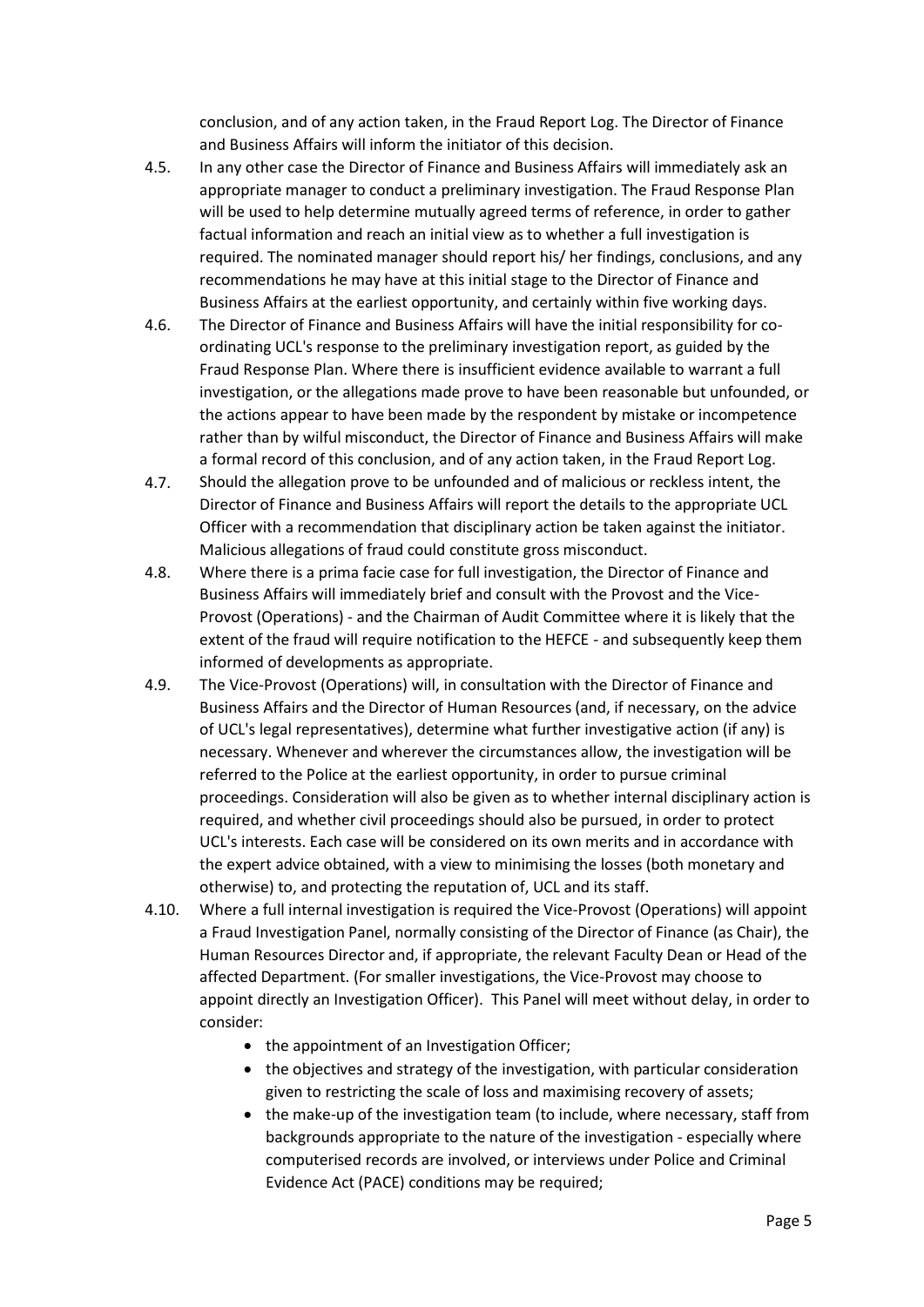- instruction for any immediate action required at the point of discovery, especially as regards the protection of evidence;
- the need to use other external advisers, such as the University's solicitor or insurers;
- the need to complete the full investigation with all due speed, though without compromising a comprehensive and thorough examination of the evidence available;
- the need to safeguard the rights of any staff involved in, or affected by, the investigation;
- the need to protect the initiator from harassment or victimisation for reporting their suspicions;
- the need to protect the rights of the respondent, particularly as regards providing an opportunity at the appropriate time to comment on the allegations made;
- the need to minimise disruption to operational activities and routines.
- 4.11. The Investigation Officer will report on progress to the Fraud Investigation Panel on at least a weekly basis during the investigation.

### 5. Investigation Reporting Procedures

- 5.1. On completion of the investigation, the Investigation Officer will produce a written report for the Fraud Investigation Panel (or the Vice Provost (Operations) directly, for smaller investigations). Once approved, the Panel Chair will submit the Report to the Vice-Provost (Operations), together with the Panel's recommendations for future action. The report will include the following:
	- a conclusion as to whether the allegations of fraud, corruption or other financial irregularity have any substance;
	- the comments of the respondent in respect of the allegations made;
	- the nature and extent of the irregularity;
	- its effects upon UCL;
	- who was involved (including those staff and/or management whose failure to exercise appropriate supervision or control may have contributed to the fraud);
	- internal control weaknesses which may have allowed the irregularity to occur, with recommendations to improve those systems of control.
- 5.2. Following consultation with the Fraud Investigation Panel, the Vice-Provost (Operations) will provide an Executive Summary of the principal findings and conclusions to the Provost for consideration, including whether:
	- UCL should proceed with legal action through criminal or civil actions;
	- UCL should recommend disciplinary action in accordance with its disciplinary procedures against any member(s) of staff or student(s), where upheld allegations of fraud could constitute gross misconduct;
	- any action is necessary to prevent or detect further fraud, corruption or other potentially similar irregularities elsewhere in UCL.
- 5.3. Any legal proceedings or other related actions will be conducted or directed by the Vice-Provost (Operations). Any disciplinary action taken will be in accordance with UCL's disciplinary procedures. HEFCE's Memorandum of Assurance and Accountability